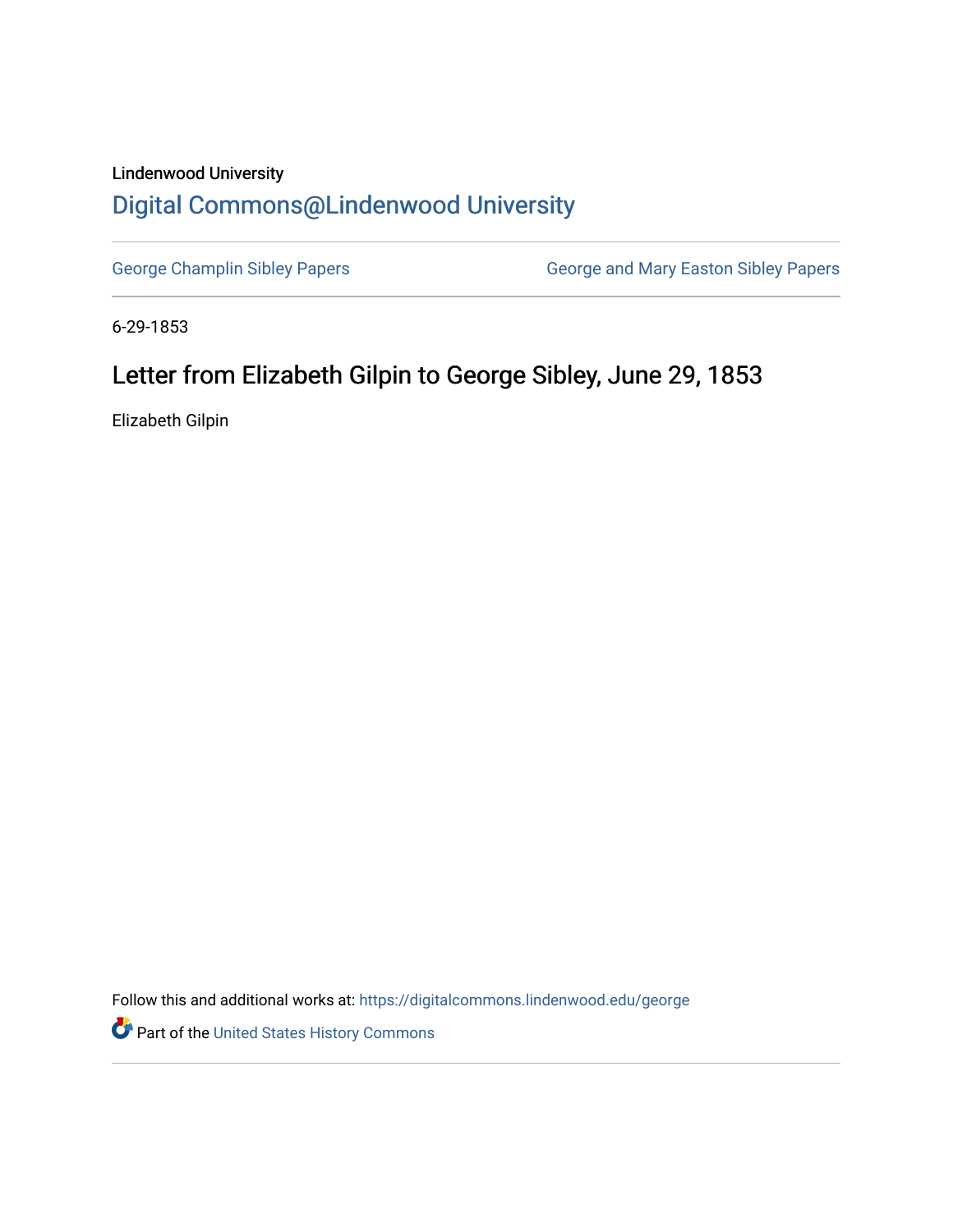### E. Gilpin York 29th June 1853

### My **dear** Brother-

*r* 

The afflicting **news** which reached me a short time before we left home, of my very dear Brothers departure from this life, had almost determined me to relinquish our long anticipated visit to Europe but my friends with more Judgement & oonsideration for me than I myself had, urged it upon me & more particularly as my dear Husband would not think of it without me- It made my departure from home a most sad one- & I often thought there must be great enjoyment from the travel abroad to repay me for what I suffered mentally at this trying moment- I feel assured that my dear Brother from the shortness of hie illness was spared much pain, for whioh I feel very grateful, & I devoutly trust he was prepared to meet hie God- which is all that can be desired, for those whom we dearly love on Earth- I have had several letters, in answer to my good & thoughtful Husband, saying that his family were well & they were in easy circumstances- as he left no debt, a very unusual thing in Lou<sup>a</sup>.- There are few indeed of us left now- a sad thought- which should be with us very often, to enable us to be the better prepared, when God wills it that we too should be taken- your last letter, my dear Brother filled me with anxiety for your health- but I trust the warm season may have greatly benefitted you, & that you are now well- I hope you, or your dear wife will write- our direction is always the same, to the care of Messrs. Basing & Brothers, London, who will forward· a11 letters, to us wherever we may be- but for the sadness of my heart I should greatly have enjoyed many things which we saw in London & I would not selfishly deprive my dear Husband of society/ as he was not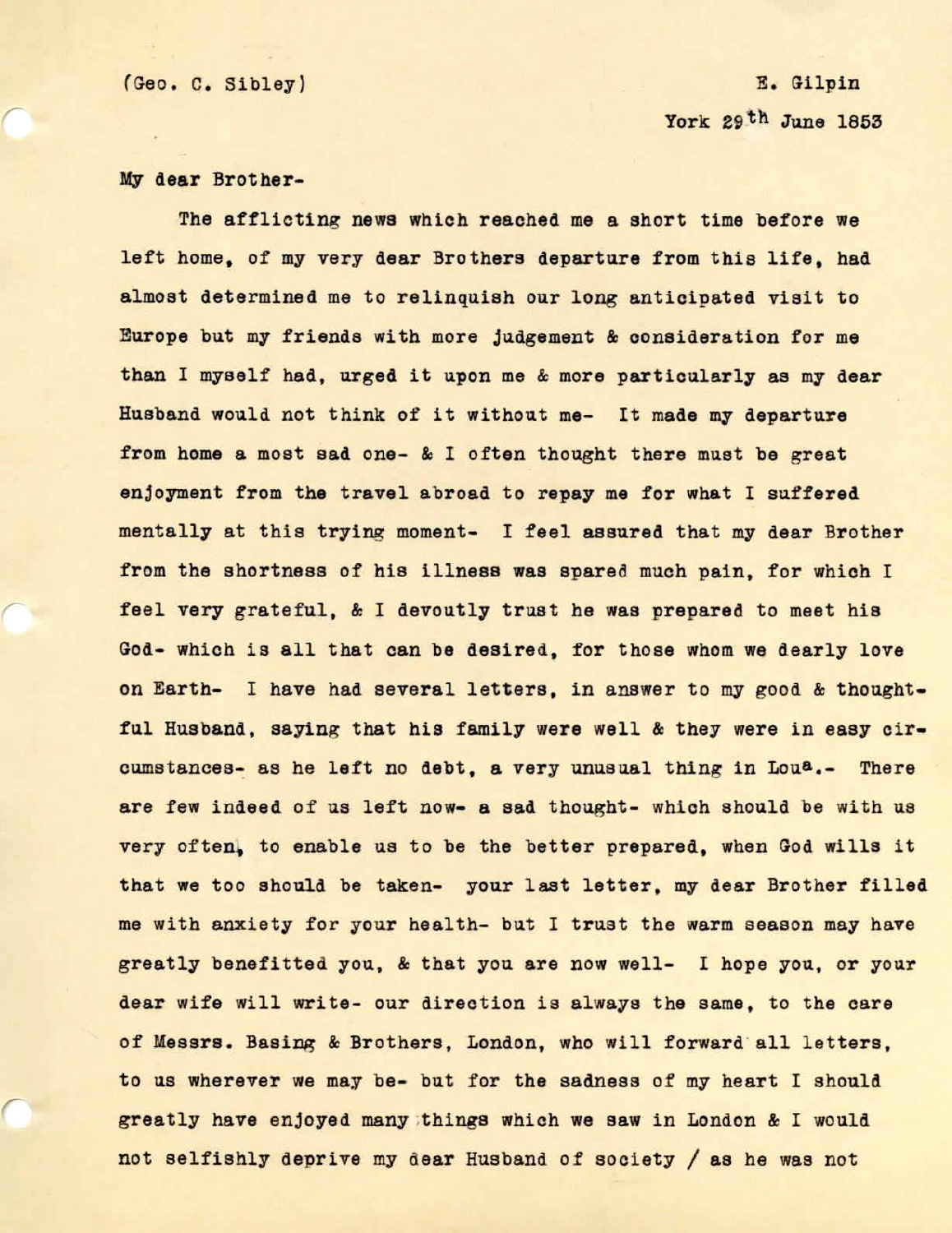inclined to go out without me- & I have sometimes joined him-Our stay in London was about four **weeks-** & **we saw** nearly all the objects of interest to strangers- the Grand Cathedrals-Monuments- Tower, with all its sad associations- the little room where the two young princes were smothered- the axe with which Mary of Scotts- & Lady Jane Grey **were** beheaded- the dark hole without light or air, where Sir Walter Raleigh was so long confined- with a thousand things of historical association of the highest interest- We were asked to visit the old Duke of Wellington's house, Apsley house, which remains just as it was at his death- & told the tale that the most revered & proudest General must too, walk thro' the dark valley of death- everything indicated the feeling of almost idolatry which he inspired-The richest gifts from all parts of the world- massive sets of silver- China with paintings to illustrate all the acts of his life richly adorned with heavy gilding- Paintings from almost all the crowned heads of Europe- Furniture too costly for use now all left behind- the objects of greatest interest to me **were** his Study- & notes nicely done up by himself- We saw there the Paintings & Busts of hie great rival Napoleon, taken by various masters, & at different times- & a fine painting of one of the Queens children called for the Duke & presented by the Queen to him- the Boy was born on the Duke's birthday- We thought it best from a proper consideration of Mr. Van Buren to take a hotel separate from his, as we did not wish to interfere with his eocial arrangements, altho we saw each other daily, & shall meet in Switzerland next monthhe having gone with hie son & Mr. Governier Kemple to Scotlandwhere we shall go next summer- as we wish to see England well-

*r*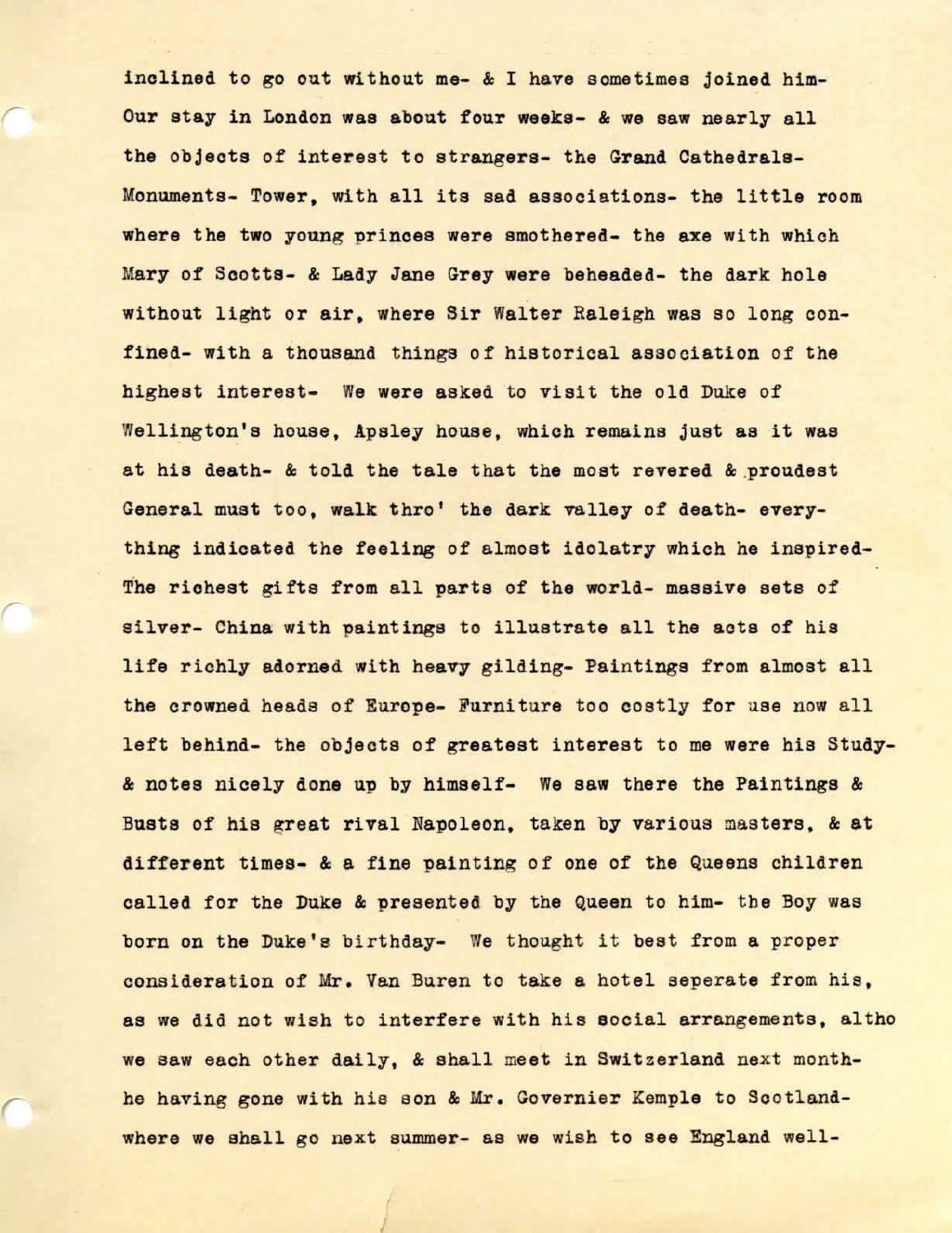I think Oxford with its splendid Colleges, & beautifully ornamented grounds has interested me more than anything we have met with in England- They are really grand in structure, & all varied- but each with its fine Chapel- Library- Dining Halls, & grounds seperated, altho' near to each other- we were four days in Oxford- & felt that we could have remained a month if we had the time to spare- but there are particular seasons for each country, which we are bound to observe- We have visited Newstead Abbey- the home of Lord Byron where there are many interesting remembrances of that highly gifted but misguided Poethis last resting place is in a very humble little church near the Abbey, with a simple monument erected by his sister Mrs. Leigh-The famed skull cup was shown to us- it was a monk's skull taken from a marble coffin, which was found in one of the cloisters- & this **wayward** & wicked man had it made into a drinking cup for his boon companions to take their last drink from after dinner- Poor humanity to be so abused- The place which brought him most agreably to us was Annesley Hall, where his innocent days were passed, with his first, & perhaps only true love, Mary Chaworth- This old Hall is now occupied by a Son in Law of Mary's - we were politely received by him, & the Hall & grounds all shown to us, but the Lady her Daughter was not at home- the little oratory which is beautifully mentioned by Byron, as the place where he last parted & forever from Mary is a pretty little room, adjoining a fine large drawing room, filled with family pictures- The Terrace where his young Lordship used to amuse himself shooting at a mark, was shown to us- & the sword wi th which his uncle, known as the wicked Lord Byron, killed one of Mary Chaworth's ancestors- There was much to

*r* 

*r*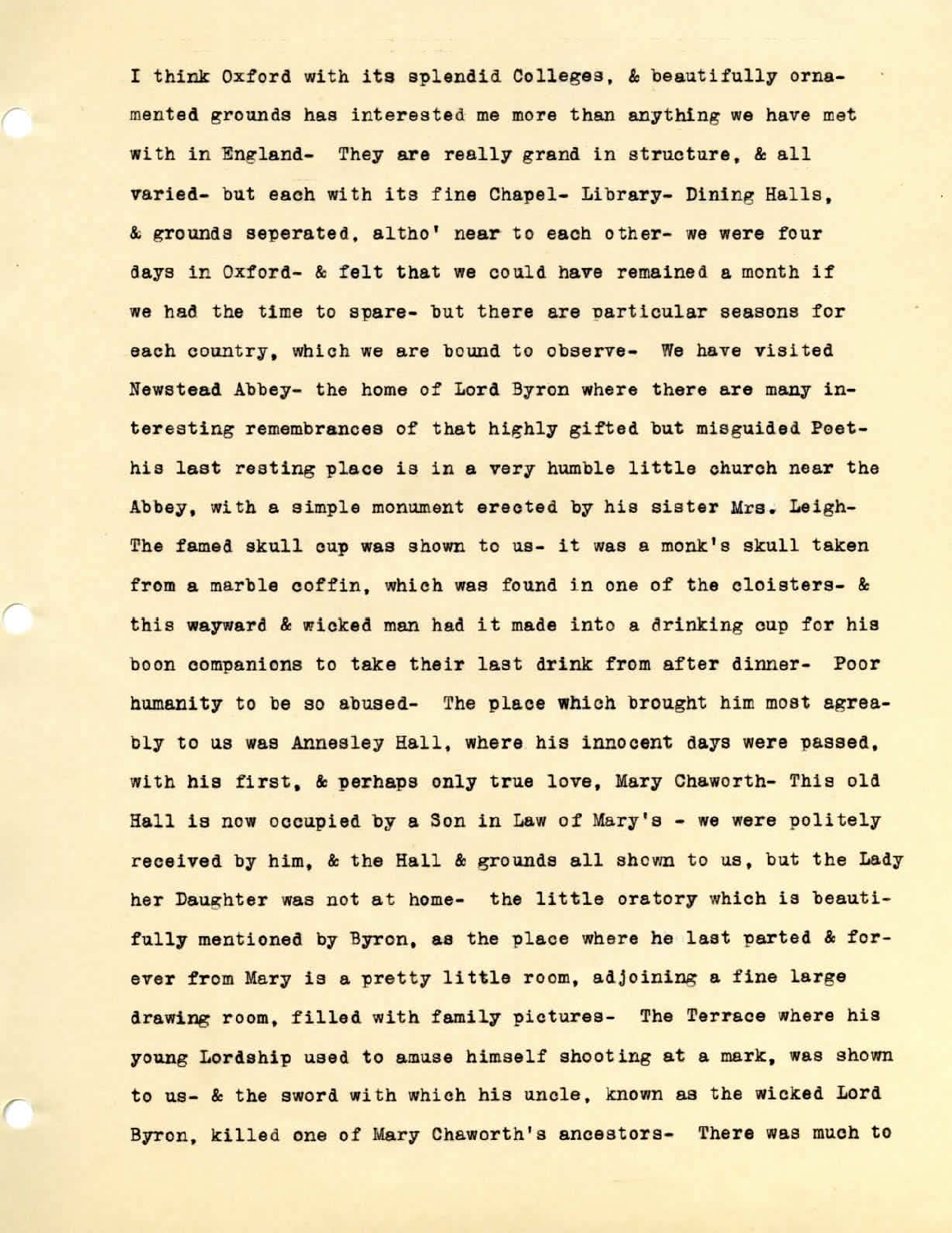make us reflect, upon the many faults, that accompanied this gifted man, we heard anecdotes of him in the neighborhood where he was best known- Old Fountains Abbey in the vicinity of Ripon was **a**  place of particular interest to us- it is one of the most perfect & largest of the old monkish retreats, always as we have found them both in Wales & England, beautifully situated in some such valley well watered- This of Fountains is said from the various walls & portions of the Abbey recently discovered to have at one time cov**ered** 8 acres & now covers 4 as we saw it. The lofty tower of the Grand Chapel is still perfect- as are all the cloisters.- the dininghall- Kitchen- chapterhouse- parts of the Abbots house & various other portions- all of great antiquity as the dates **were** distinct over the great portal, & on the chapel, 1130,- the old Cathedral of Ripon is a very large & fine one- in its noble proportions & external architecture- it is dated 1154, there is a most remarkable chamber, called the Bone Room in its vault, which we saw- The whole room sixteen or more feet square, is entirely filled with human bones, placed in regular order & six feet deep from the walls- The skulls & other bones regularly fitted in perfect regularity, what is most singular is that there is no record of when or how they came there. but that they were there in the time of the monks seems certain-Cromwell's soldiery, the despoilers of so much that was beautifulhad respect for this sad spectacle of poor humanity, & left it untouched- We have visited with particular interest the various scenes of my Husband's great & good anoestor Bernard Gilpin called the Apostle of the North- hie memory is revered by the good & **wise** of the present day- he as one of the earliest reformers, & his life was near being taken by bloody Mary, at the same time that Cranmer &

*r*